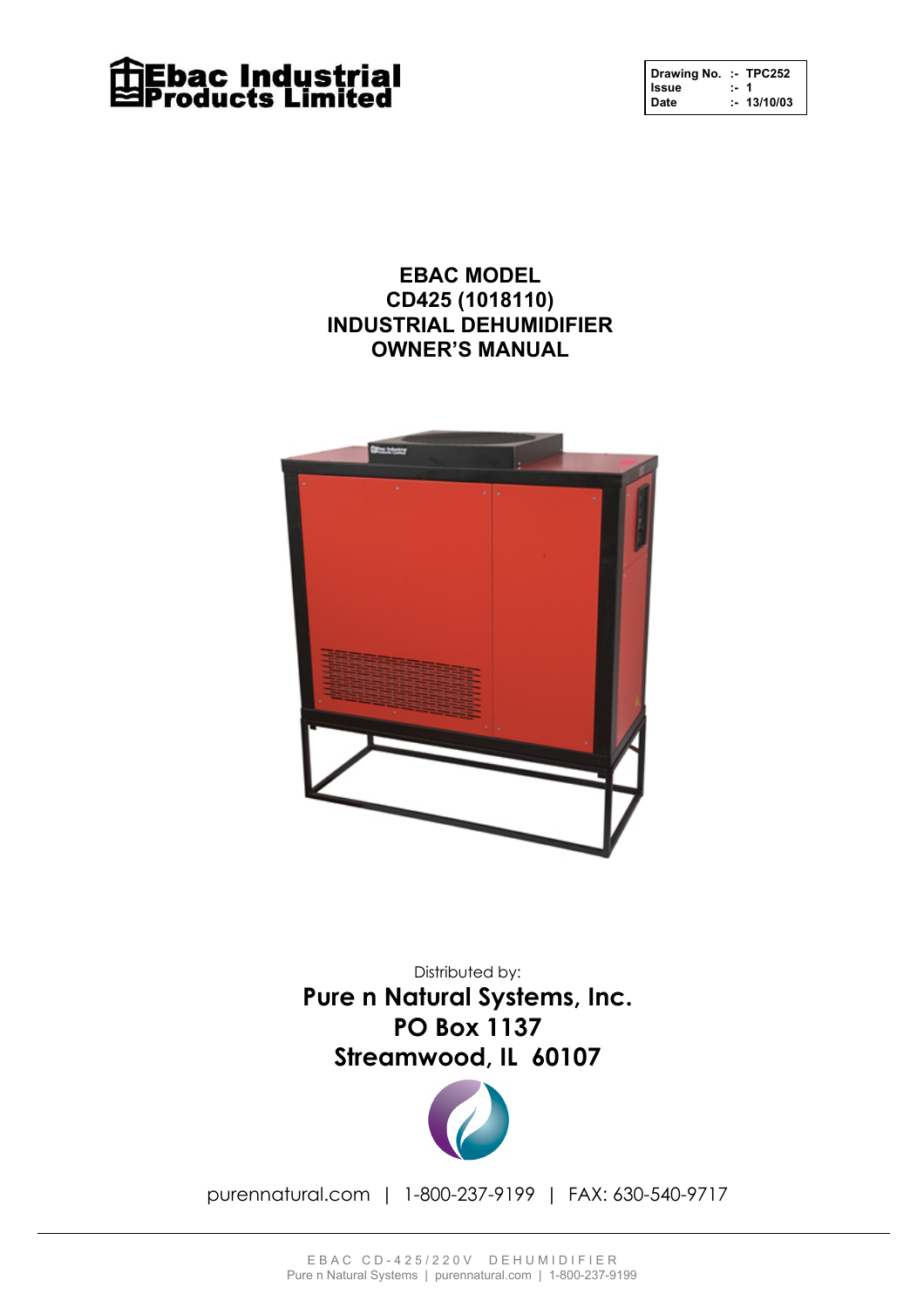# **Ebac Industrial<br>Products Limited**

| Drawing No. :- TPC252 |            |
|-----------------------|------------|
| Issue                 | $\cdot$ 1  |
| Date                  | : 13/10/03 |

#### **UNPACKING**

Carefully remove the CD425 dehumidifier unit from its packing and visually check for signs of transit damage. If there is evidence of damage DO NOT attempt to operate the unit, call your supplier for advice. Do not discard the packing, as it will be useful when transporting the dehumidifier unit in the future.

#### **INTRODUCTION**

The Ebac CD425 dehumidifier removes moisture from the air that circulates through it. The resulting reduction in relative humidity protects buildings and their contents from the adverse effects of excess humidity.

The CD425 Dehumidifier comprises of:

- a) A compressor
- b) Refrigerant evaporator coils
- c) Refrigerant condenser coils
- d) Circulation fan
- e) A drain tray for collecting and disposing of condensed moisture
- f) A cabinet to house the above components.

The fan draws the moist air through the evaporator coils which cools the air below its dew point. Moisture forms on the evaporator and is collected in the condensate tray which leads away to a permanent drain. The cooled air then passes through the hot condenser, where it is reheated using the same energy removed during the cooling phase and the additional heat generated by the compressor. The air is, therefore, discharged from the dehumidifier at a slightly higher temperature, but a lower relative humidity, than that at which it entered. Continuous circulation of air through the dehumidifier gradually reduces the relative humidity within the area being dehumidified.

Where large amounts of moisture are required to be removed from the area, more than one dehumidifier may be required, please contact your local distributor for advice.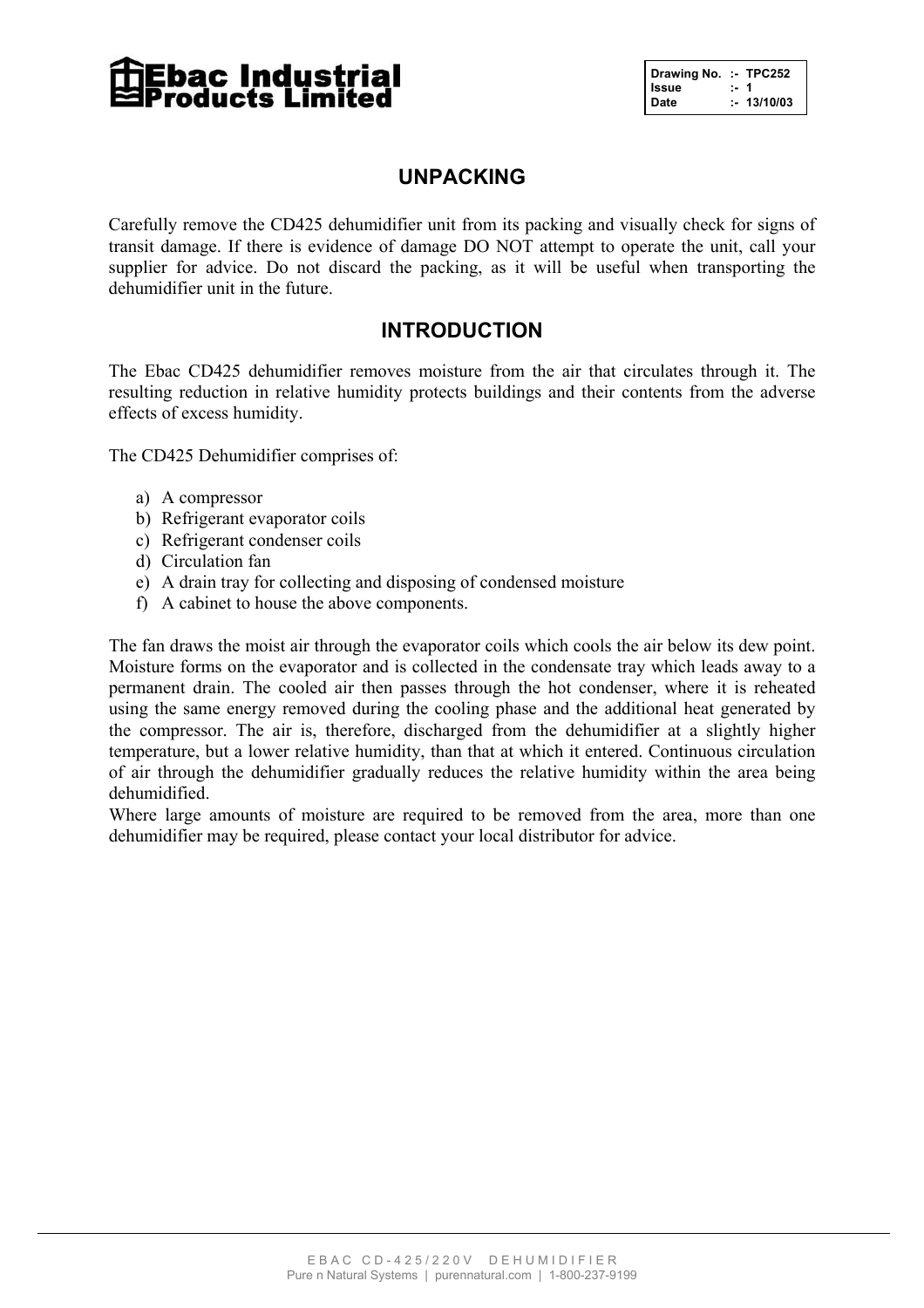

#### **SPECIFICATIONS**

| <b>MODEL:</b>                            | CD425                  |
|------------------------------------------|------------------------|
| HEIGHT:                                  | 1190 mm                |
| <b>WIDTH:</b>                            | $1100$ mm              |
| DEPTH:                                   | 460 mm                 |
| <b>WEIGHT:</b>                           | $160$ kg               |
| AIRFLOW:                                 | 1750 CFM<br>(3000M/HT) |
| <b>TOTAL POWER:</b>                      | 6.0Kw(MAX)             |
| <b>MAXIMUM OPERATING</b><br>TEMPERATURE: | 35°C (95°F)            |
| <b>POWER SUPPLY:</b>                     | 220V 3PH 60hz          |
| <b>REFRIGERANT:</b>                      | R407c                  |
| <b>CHARGE:</b>                           | $2.5$ Kg               |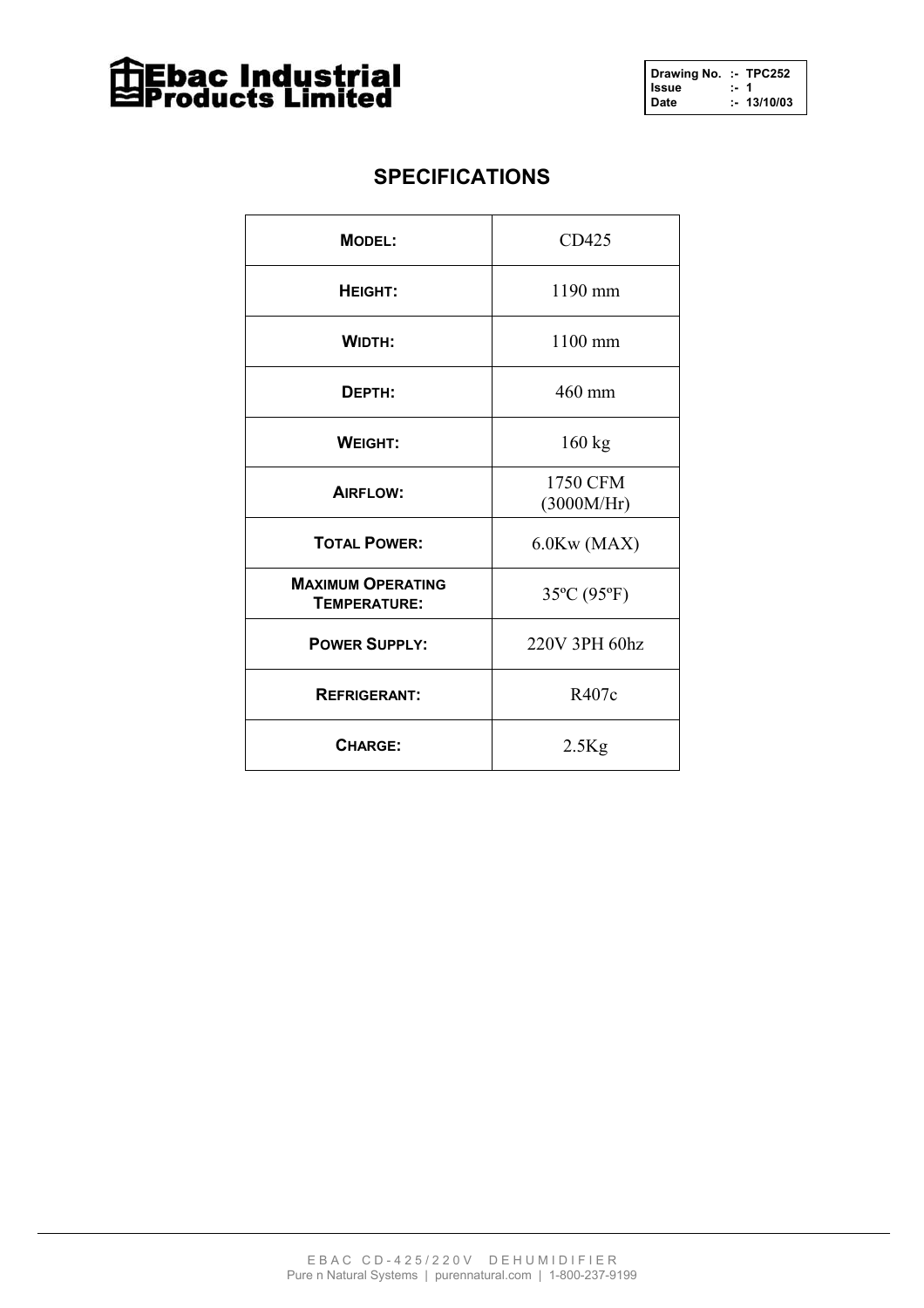# **Ebac Industrial<br>Products Limited**

| Drawing No. :- TPC252 |            |  |
|-----------------------|------------|--|
| Issue                 | . 1        |  |
| Date                  | : 13/10/03 |  |

#### **OPERATION**

The CD425 is a self contained low temperature dehumidifier. All electrical contactors, overloads, etc are housed in an electrical box built inside the unit. The unit is equipped with a defrost valve which energized every 42 minutes to clear any ice formation on the evaporator coils. This allows the unit to operate at much lower temperatures, the control panel gives indication of the set humidity, drying and defrost status.

#### **TEST FOR CORRECT OPERATION**

The following procedure should be followed to test the unit for correct operation.

- 1. After unpacking connect the unit to a 220V 3PH 60hz 3 wire power supply.
- 2. Switch fan ON and check for correct fan rotation. (Air blows out of the top of the machine).
- 3. Check dehumidification process:
	- a) Remove the front cover
	- b) Check the actual relative humidity inside the area
	- c) Set humidity control to a LOWER value than the actual relative humidity
	- d) After approximately 6 minutes check the compressor is running
	- e) Leave the machine to run for 15 minutes. (NOTE: ensure that the set humidity, see c above, is set very low as the compressor will switch off when the actual RH coincides with the set point)
	- f) Observe the evaporator coils
		- i. If the air temperature is below 20ºC an even coating of ice should cover the entire evaporator coil
		- ii. If the temperature is above 20ºC droplets of condensed water should cover the entire evaporator coil
- 4. Leave the unit to run for a further 27 minutes after which the unit should go through a 4 minute defrost cycle.

During the defrost cycle the defrost solenoid valve is energized and a warming of the evaporator coil can be felt.

If after carrying out the above checks the unit does not appear to function correctly refer to the repairs section or your supplier.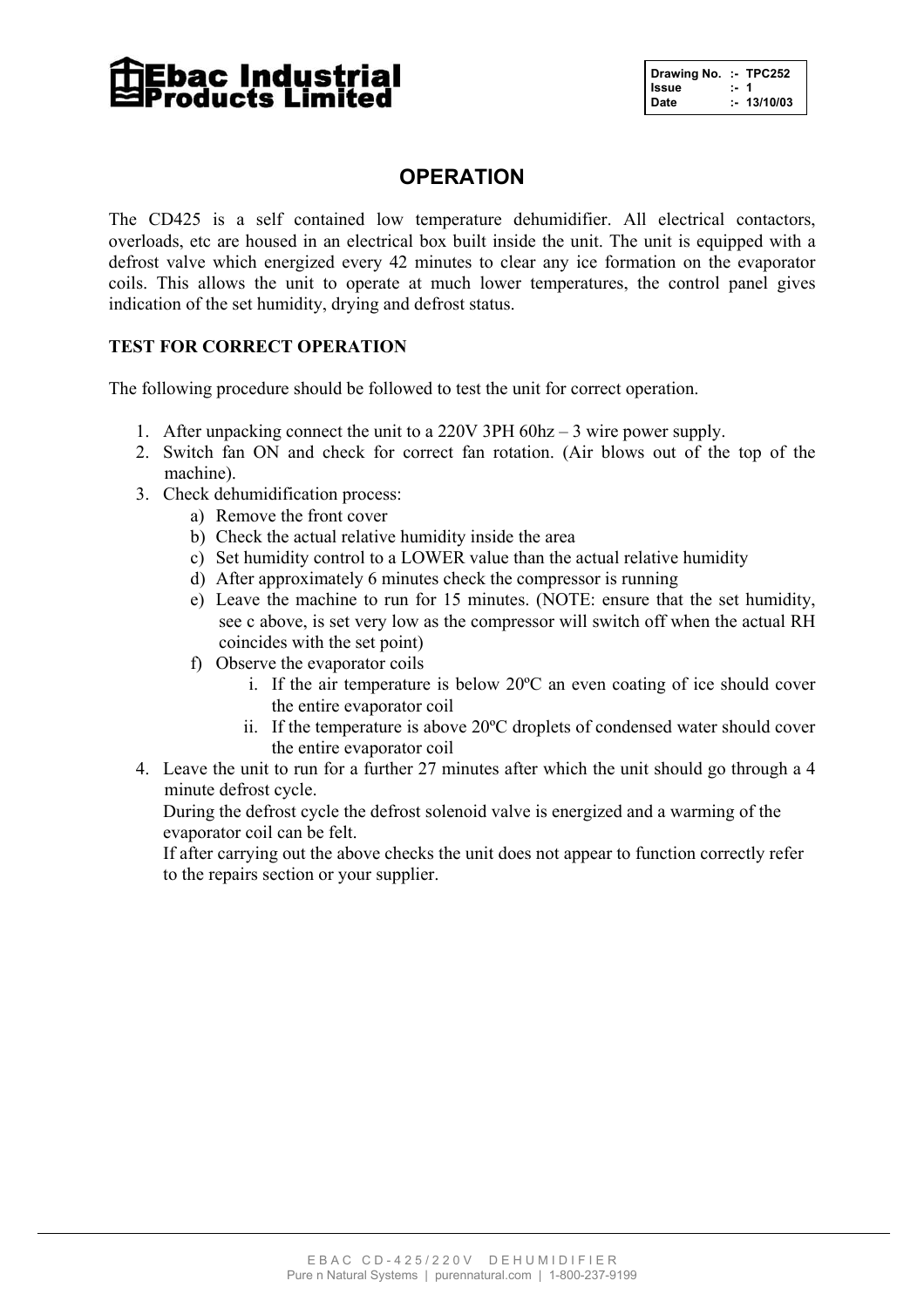

| Drawing No. :- TPC252 |      |            |
|-----------------------|------|------------|
| Issue                 | :- 1 |            |
| Date                  |      | : 13/10/03 |

#### **SYSTEM INSALLATION**

#### **POSITIONING**

Position the CD425 in the area leaving enough room either end of the unit to allow for easy servicing. Using a spirit level ensure the level in both direction. Failure to do so may result in the drain tray overflowing and flooding of the chamber.

#### **WIRING**

Connect a suitably fused 3 phase mains power supply to the MAINS T/B terminal block inside the electrical box located at the control panel end of the machine.

#### **DRAINAGE**

Connect the outlet from the drain tray (located behind the front grille and under the evaporator coils) to a permanent drain.

Please ensure that the drainage does not rise above the level of the CD425's drain tray. Failure to observe this requirement will result in internal flooding of the dehumidifier.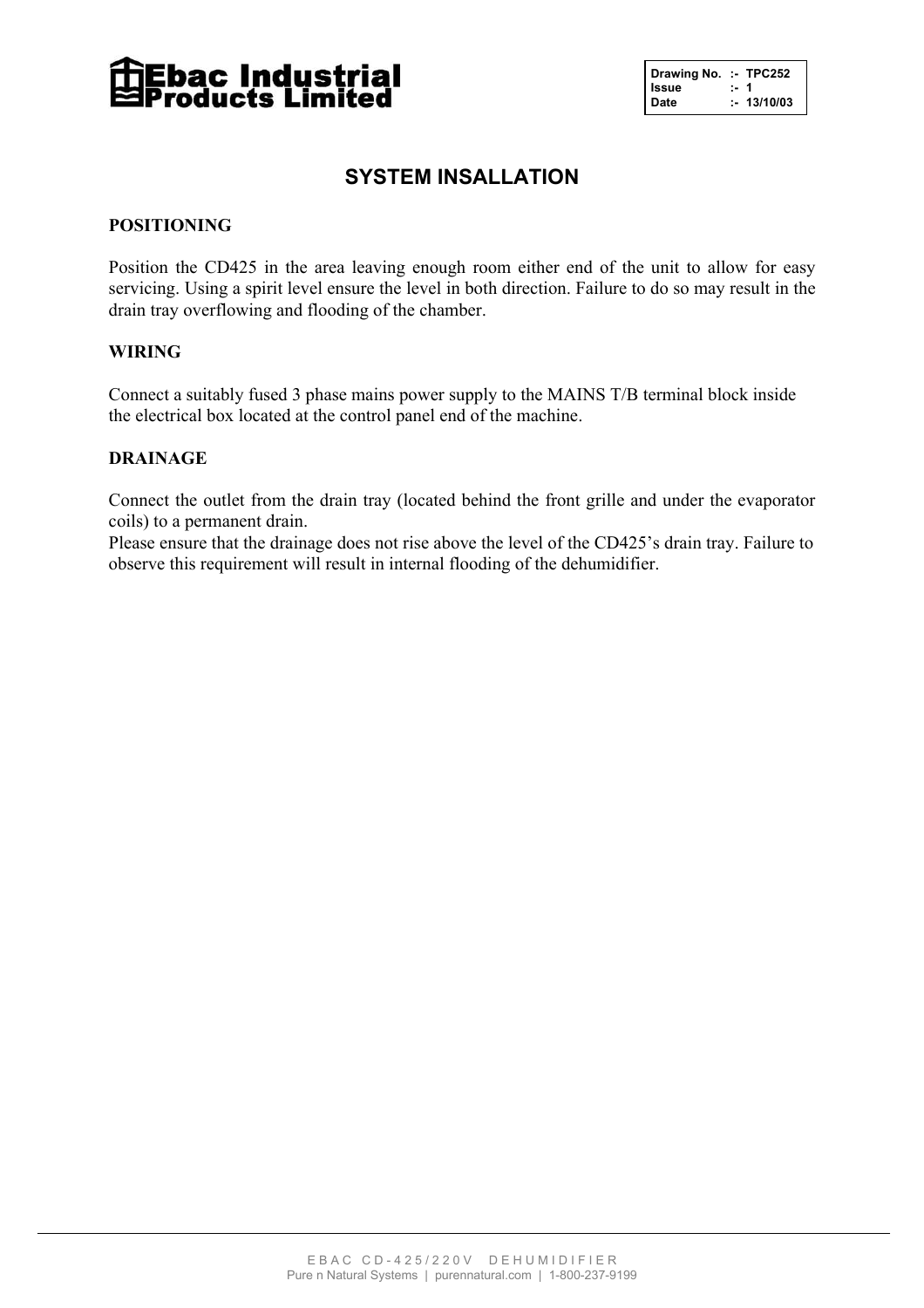

| Drawing No. :- TPC252 |      |            |
|-----------------------|------|------------|
| <b>Issue</b>          | $-1$ |            |
| Date                  |      | : 13/10/03 |

#### **ROUTINE MAINTENANCE**

#### **WARNING:** ENSURE THAT THE POWER CORD TO THE MACHINE HAS BEEN DISCONNECTED BEFORE CARRYING OUT ROUTINE MAINTENANCE ON ITEMS 1, 2, 4, 5, AND 6.

To ensure continued full efficiency of the dehumidifier, maintenance procedures should be performed as follows:

1. Clean the surface of the evaporator and condenser coils by blowing the dirt out from behind the fins with compressed air. Hold the nozzle of the air hose away from the coil (approx 6") to avoid damaging the fins. Alternatively, vacuum clean the coils.

**WARNING:** DO NOT STEAM CLEAN REFRIGERATION COILS.

- 2. Check that the fan is firmly secured to the motor shaft and that the fan rotates freely. **The fan motor is sealed for life and therefore does not need oiling.**
- 3. To check the refrigerant charge, run the unit for 15 minutes and briefly remove the cover. The evaporator coil should be evenly frost coated across its surface. At temperatures above 25°C, the coil may be covered with droplets of water rather than frost. Partial frosting accompanied by frosting of the thin capillary tubes, indicates loss of refrigerant gas or low charge.
- 4. Check all wiring connections.
- 5. To check the operation of the defrost system, switch the machine on and leave it running for approximately 45 minutes. The machine will then enter "Hot Gas" defrost mode for approximately 4 minutes before returning to normal operation. If the unit will not defrost, the printed circuit timer board may be defective or the bypass valve may be inoperable.

**IF ANY OF THE PRECEDING PROBLEMS OCCUR, CONTACT THE EBAC SERVICE CENTER PRIOR TO CONTINUED OPERATION OF THE UNIT TO PREVENT PERMANENT DAMAGE.**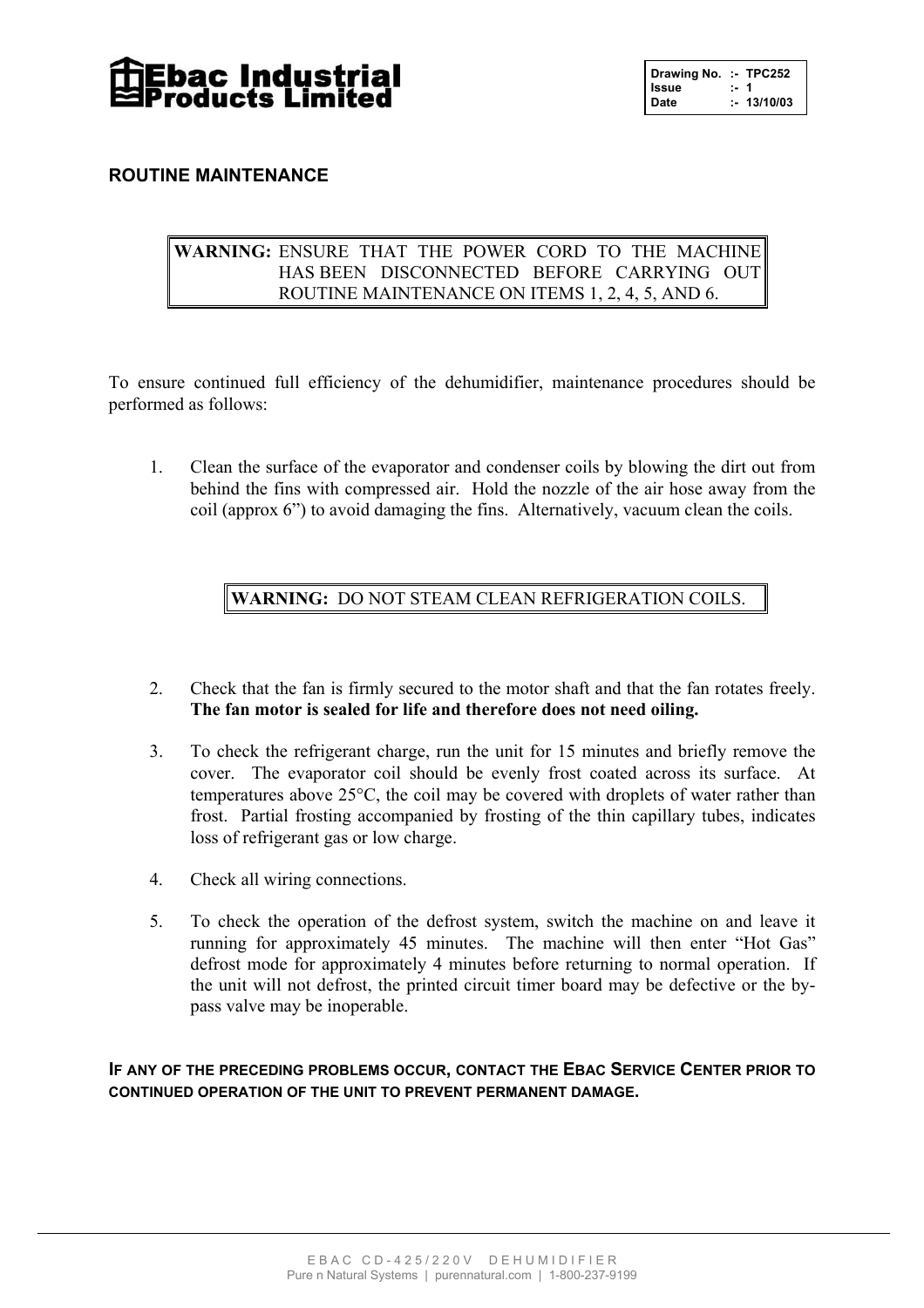### **Ebac Industrial:**<br>roducts Limited:

| Drawing No. :- TPC252<br>Issue :- 1<br>Date :- 13/10/03 |            |  |
|---------------------------------------------------------|------------|--|
|                                                         |            |  |
|                                                         | : 13/10/03 |  |

#### **REPAIRS**

- 1. Should an electrical component fail, consult the Factory Service Center to obtain the proper replacement part.
- 2. If refrigerant gas is lost from the machine, it will be necessary to use a refrigeration technician to correct the fault. Contact the Factory Service Center prior to initiating this action.

Any competent refrigeration technician will be able to service the equipment. The following procedure must be used:

- a. The source of the leak must be determined and corrected.
- b. The machine should be thoroughly evacuated before recharging.
- c. The unit must be recharged with refrigerant measured accurately by weight.
- d. For evacuation and recharging of the machine, use the crimped and brazed charging stub attached to the side of the refrigerant compressor.

The charging stub should be crimped and rebrazed after servicing. **NEVER** allow permanent service valves to be fitted to any part of the circuit. Service valves may leak causing further loss of refrigerant gas.

3. The refrigerant compressor fitted to the dehumidifier is a durable unit that should give many years of service. Compressor failure can result from the machine losing its refrigerant gas. The compressor can be replaced by a competent refrigeration technician.

Failure of the compressor can be confirmed by the following procedure:

- a. Establish that power is present at the compressor terminals using a voltmeter.
- b. With the power disconnected, check the continuity of the internal winding by using meter across the compressor terminals. An open circuit indicates that the compressor should be replaced.
- c. Check that the compressor is not grounded by establishing that a circuit does not exist between the compressor terminals and the shell of the compressor.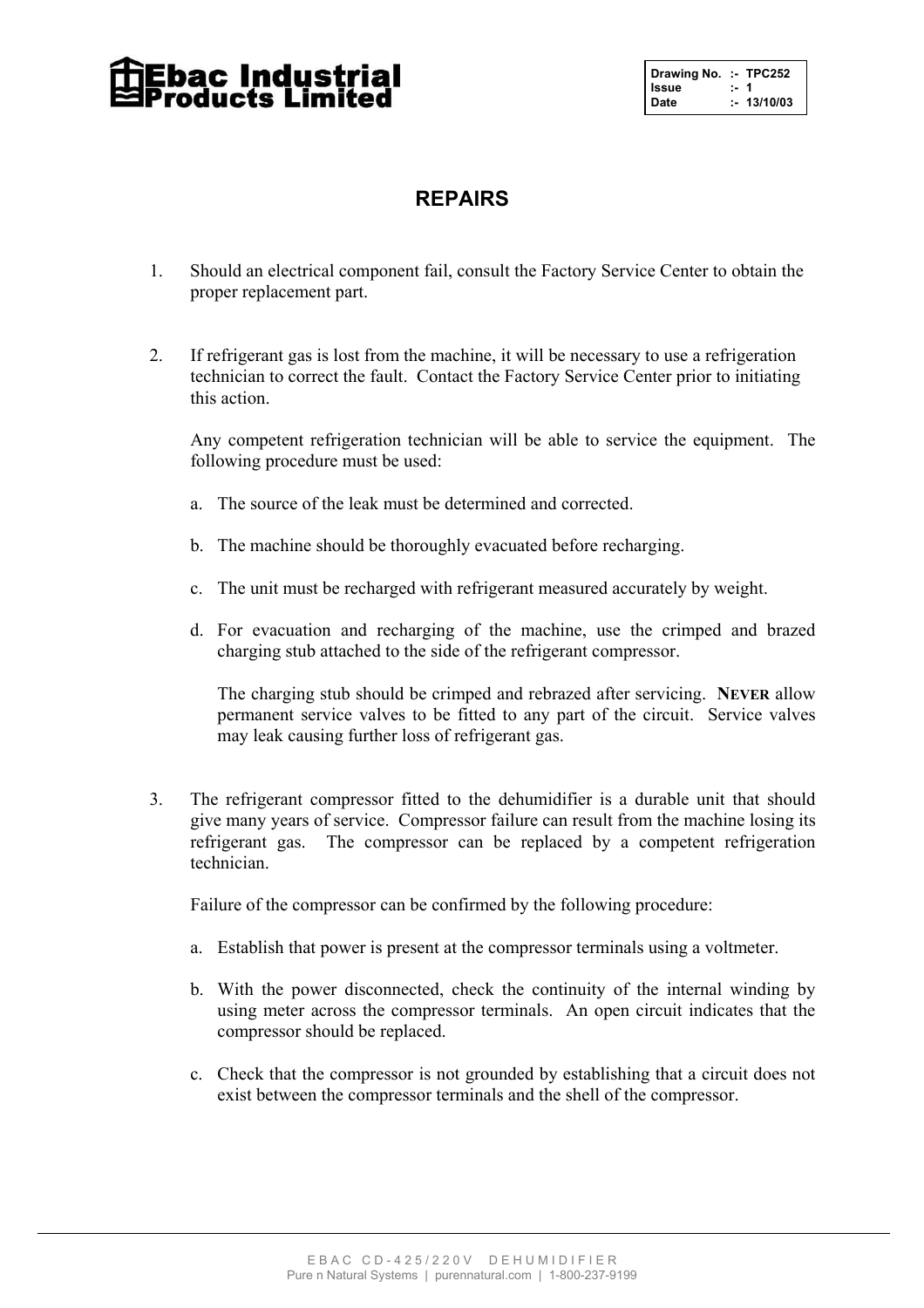## **The Sec Industrial**<br>Exproducts Limited

| Drawing No. :- TPC252 |      |            |
|-----------------------|------|------------|
| Issue                 | :- 1 |            |
| Date                  |      | : 13/10/03 |

### **TROUBLESHOOTING**

| <b>SYMPTOM</b>                       | <b>CAUSE</b>                                                                                                                                                 | <b>REMEDY</b>                                                                                                                                                                                      |
|--------------------------------------|--------------------------------------------------------------------------------------------------------------------------------------------------------------|----------------------------------------------------------------------------------------------------------------------------------------------------------------------------------------------------|
| Unit inoperative                     | 1. No power to unit                                                                                                                                          | Check the power from the power<br>1.<br>supply panel                                                                                                                                               |
| Little or no airflow                 | 1. Loose fan on shaft<br>2. Fan motor burnt out<br>3. Dirty refrigeration coils<br>4. Loose electrical wiring<br>5. Fuse blown or circuit breaker<br>tripped | 1. Tighten fan<br>2. Replace the fan motor<br>3. See Routine Maintenance Section<br>4. Check the wiring diagram to find<br>fault and repair<br>5. Replace the fuse or reset the<br>circuit breaker |
| Little or no water extraction        | 1. Insufficient air movement<br>2. Compressor fault<br>3. Loss of refrigerant gas<br>4. Blocked filter dryer                                                 | 1. Check all of the above<br>2. Contact the Factory Service Center<br>3. Contact the Factory Service Center<br>Contact the Factory Service Center                                                  |
| Unit vibrates excessively            | 1. Loose compressor<br>2. Damaged fan                                                                                                                        | 1. Tighten the nuts on the compressor<br>mounts<br>2. Replace fan                                                                                                                                  |
| Water flooding inside the<br>machine | 1. Drain pipe blocked/frozen<br>2. Drain pipe too high                                                                                                       | 1. Clear the obstruction, straighten or<br>replace<br>2. No section of the drainage pipe                                                                                                           |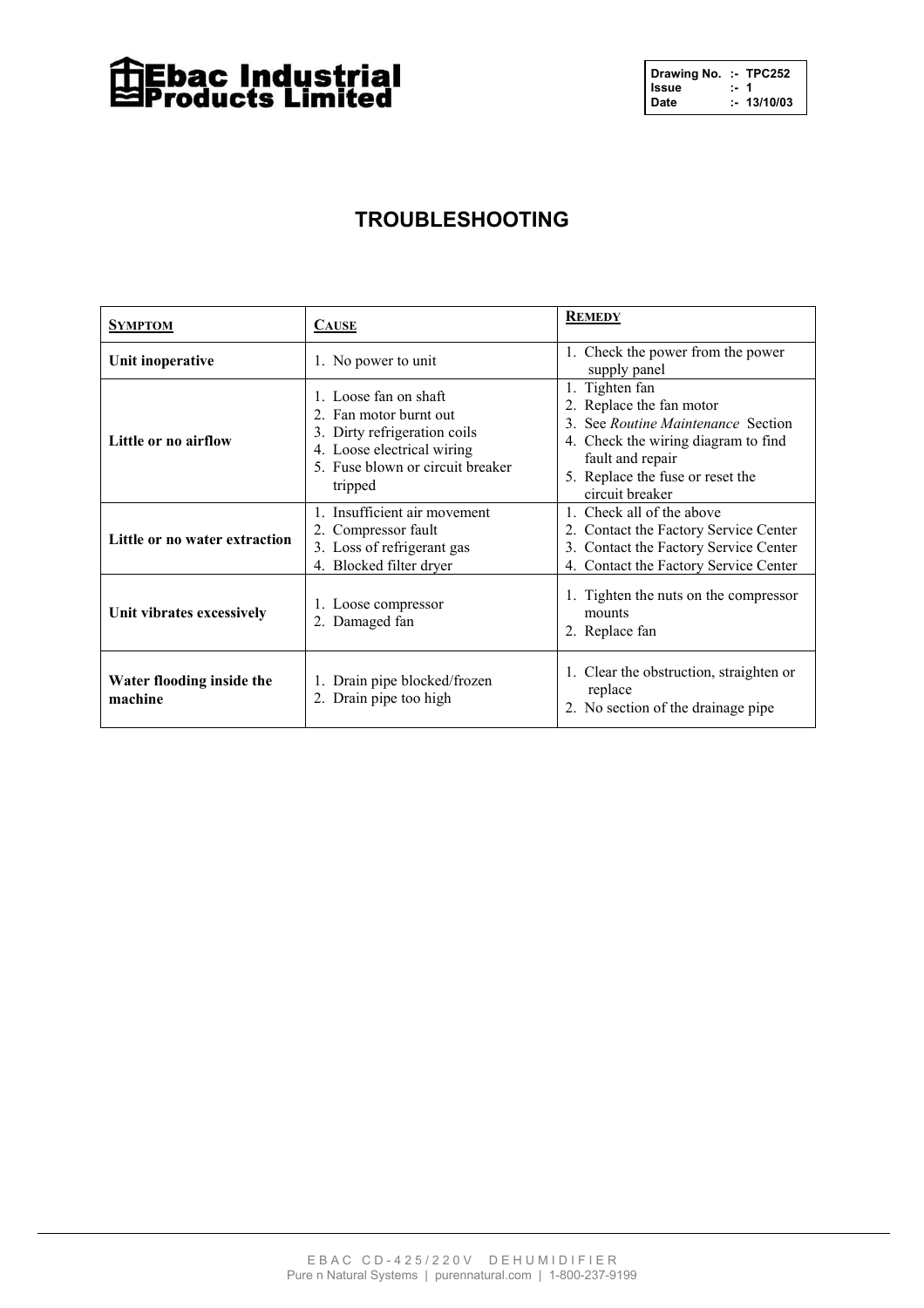### **The Sec Industrial**<br>Exproducts Limited

| Drawing No. :- TPC252 |     |            |
|-----------------------|-----|------------|
| Issue                 | . 1 |            |
| Date                  |     | : 13/10/03 |

#### **CD425 SPARE PARTS LIST**

| <b>DESCRIPTION</b>             | <b>PART NUMBER</b> | <b>QUANTITY</b>     |
|--------------------------------|--------------------|---------------------|
| Compressor                     | 3022176            | 1                   |
| <b>Condenser Coil</b>          | 3020725            | 1                   |
| <b>Evaporator Coil</b>         | 3020733            | 3                   |
| Defrost valve                  | 3020803            | 1                   |
| Reversible Filter Dryer        | 3020930            | 1                   |
| <b>Capillary Tube</b>          | 3014251            | 12 X 1400mm X 0.047 |
| R22 Freon Refrigerant          | 3100451            | 2.5kg               |
| <b>Drain Tube</b>              | 2014315            | 3 meters            |
| 3/8" Copper Tube               | 3014203            | 2 meters            |
| 1/2" Copper Tube               | 3014204            | $2$ meters          |
| 5/8" Copper Tube               | 3014205            | 2 meters            |
| Cork Tape                      | 3100223            | $1/2$ Roll          |
| Fan Motor                      | 3030140            | 1                   |
| <b>Axial Fan</b>               | 3010119            | 1                   |
| Solenoid Coil                  | 3030402            | 1                   |
| Humidistat                     | 1132200            | 1                   |
| <b>Momentary Switch</b>        | 3030634            | 1                   |
| <b>Indicator Lamp Holder</b>   | 3034513            | $\overline{2}$      |
| 12V 100ma Lamp                 | 3034522            | 4                   |
| <b>Humidistat Control Knob</b> | 2017707            | 1                   |
| Contactor 037H0021             | 3030355            | $\overline{1}$      |
| Contactor 037H0041             | 3030362            | $\overline{1}$      |
| Relay                          | 3030270            | $\overline{1}$      |
| Overload                       | 3032646            | 1                   |
| Transformer                    | 3031129            | $\overline{1}$      |
| <b>Delay Timer</b>             | 1602400            | 1                   |
| <b>Defrost Timer</b>           | 1601200            | 1                   |